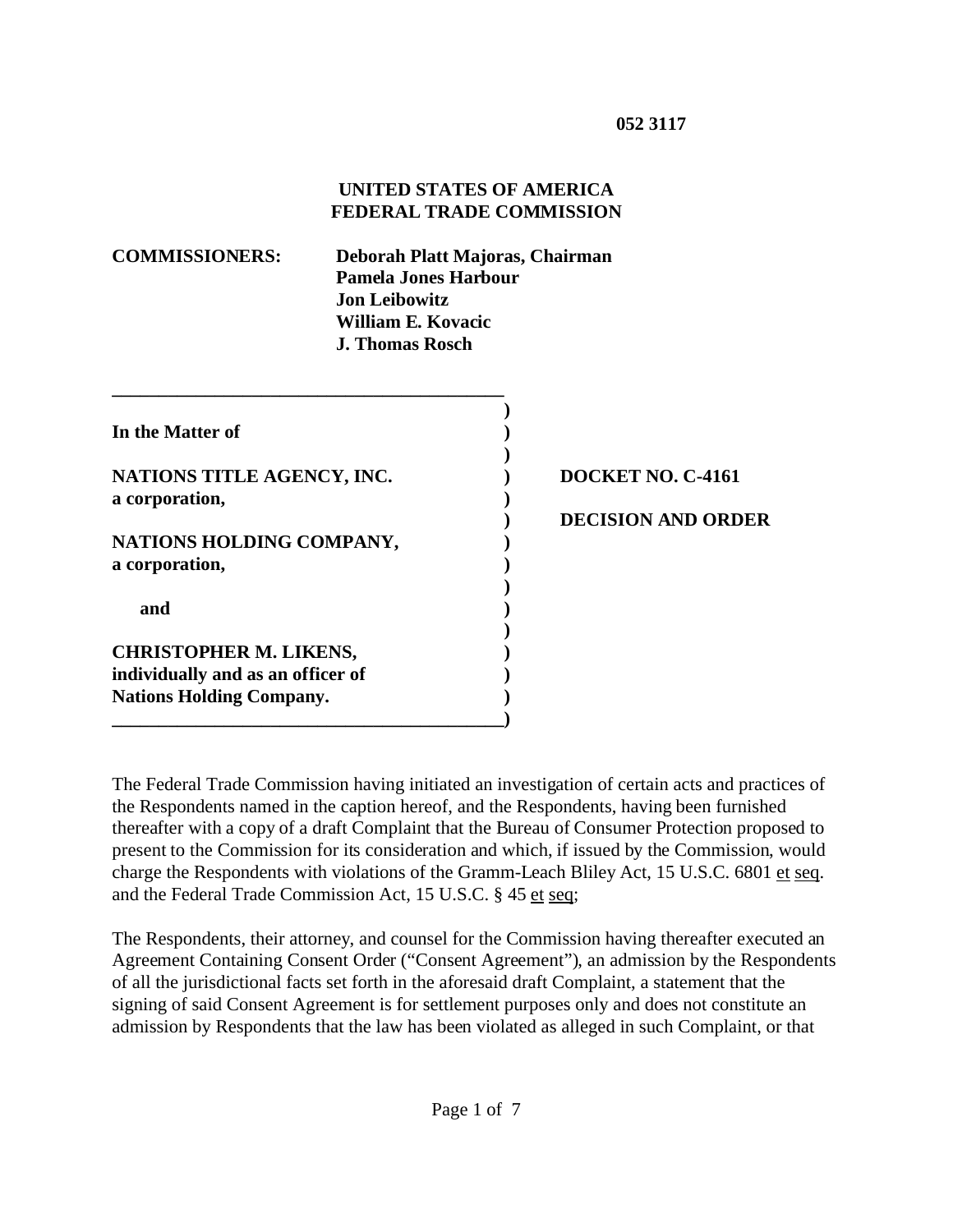the facts as alleged in such Complaint, other than jurisdictional facts, are true, and waivers and other provisions as required by the Commission's Rules; and

The Commission having thereafter considered the matter and having determined that it has reason to believe that the Respondents have violated the said Acts, and that a Complaint should issue stating its charges in that respect, and having thereupon accepted the executed Consent Agreement and placed such Consent Agreement on the public record for a period of thirty (30) days, and having duly considered the comments filed thereafter by interested persons pursuant to Section 2.34 of its Rules, now in further conformity with the procedure described in Section 2.34 of its Rules, the Commission hereby issues its Complaint, makes the following jurisdictional findings and enters the following Order:

- 1. Proposed respondent Nations Title Agency, Inc. ("Nations Title") is a Kansas corporation with its principal office or place of business at 9415 Nall Avenue, Prairie Village, Kansas 66207. NTA is a wholly-owned subsidiary of Nations Holding Company.
- 2. Proposed respondent Nations Holding Company ("Nations Holding") is a Kansas corporation with its principal office or place of business at 5370 West 95<sup>th</sup> Street, Prairie Village, Kansas 66207. Nations Holding is a Subchapter "S" corporation.
- 3. Proposed respondent Christopher M. Likens is president and sole owner of Nations Holding. Individually or in concert with others, he formulates, directs, or controls the policies, acts, or practices of the respondent corporations. His principal office or place of business is the same as that of Nations Holding.

# **ORDER**

# **DEFINITIONS**

For purposes of this Order, the following definitions shall apply:

1. "Personally identifiable information" or "personal information" shall mean individually identifiable information from or about an individual consumer including, but not limited to: (a) a first and last name; (b) a home or other physical address, including street name and name of city or town; (c) an email address or other online contact information, such as an instant messaging user identifier or a screen name that reveals an individual's email address; (d) a telephone number; (e) a Social Security number; (f) a bank, loan, or credit card account number; (g) a persistent identifier, such as a customer number held in a "cookie" or processor serial number, that is combined with other available data that identifies an individual consumer; or (h) any information that is combined with any of (a) through (g) above.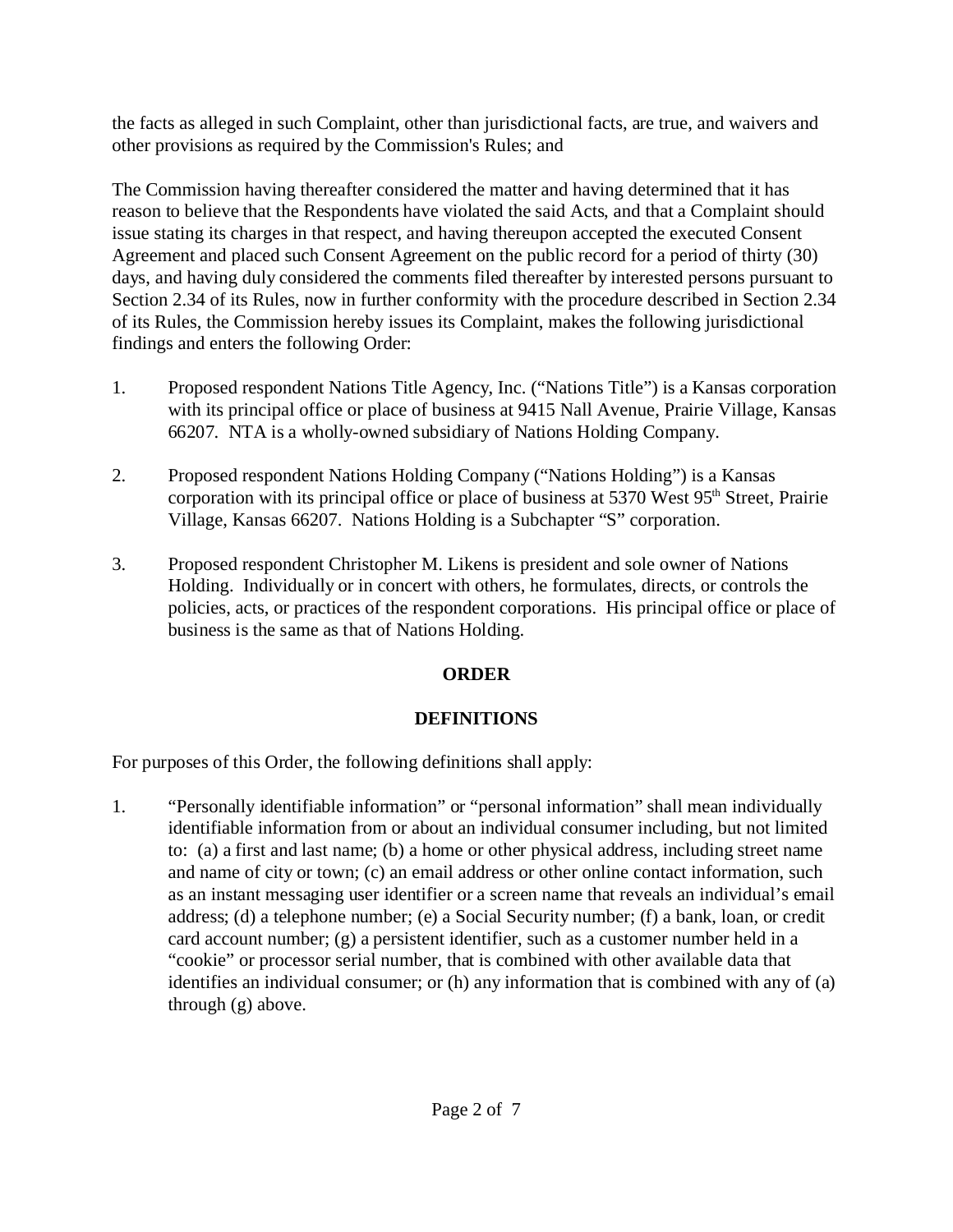- 2. Unless otherwise specified, "respondents" shall mean Nations Holding and Nations Title and their successors and assigns, officers, agents, representatives, subsidiaries, affiliates, and employees, and Christopher M. Likens, individually and as an officer of Nations Holding.
- 3. All other terms are synonymous in meaning and equal in scope to the usage of such terms in the Gramm-Leach-Bliley Act, 15 U.S.C. § 6801 *et seq*.
- 4. "Commerce" shall mean as defined in Section 4 of the Federal Trade Commission Act, 15 U.S.C. § 44.

I.

**IT IS ORDERED** that respondents, directly or through any corporation, subsidiary, division, or other device, in connection with the collection of personally identifiable information from or about consumers, in or affecting commerce, shall not misrepresent in any manner, expressly or by implication, the extent to which respondents maintain and protect the privacy, confidentiality, or integrity of any personal information collected from or about consumers.

### II.

**IT IS FURTHER ORDERED** that respondents, directly or through any corporation, subsidiary, division, or other device, in connection with the advertising, marketing, promotion, offering for sale, or sale of any product or service, in or affecting commerce, shall, no later than the date of service of this order, establish and implement, and thereafter maintain, a comprehensive information security program that is reasonably designed to protect the security, confidentiality, and integrity of personal information collected from or about consumers. Such program, the content and implementation of which must be fully documented in writing, shall contain administrative, technical, and physical safeguards appropriate to respondents' size and complexity, the nature and scope of respondents' activities, and the sensitivity of the personal information collected from or about consumers, including:

> A. the designation of an employee or employees to coordinate and be accountable for the information security program.

B. the identification of material internal and external risks to the security, confidentiality, and integrity of personal information that could result in the unauthorized disclosure, misuse, loss, alteration, destruction, or other compromise of such information, and assessment of the sufficiency of any safeguards in place to control these risks. At a minimum, this risk assessment should include consideration of risks in each area of relevant operation, including, but not limited to: (1) employee training and management; (2) information systems, including network and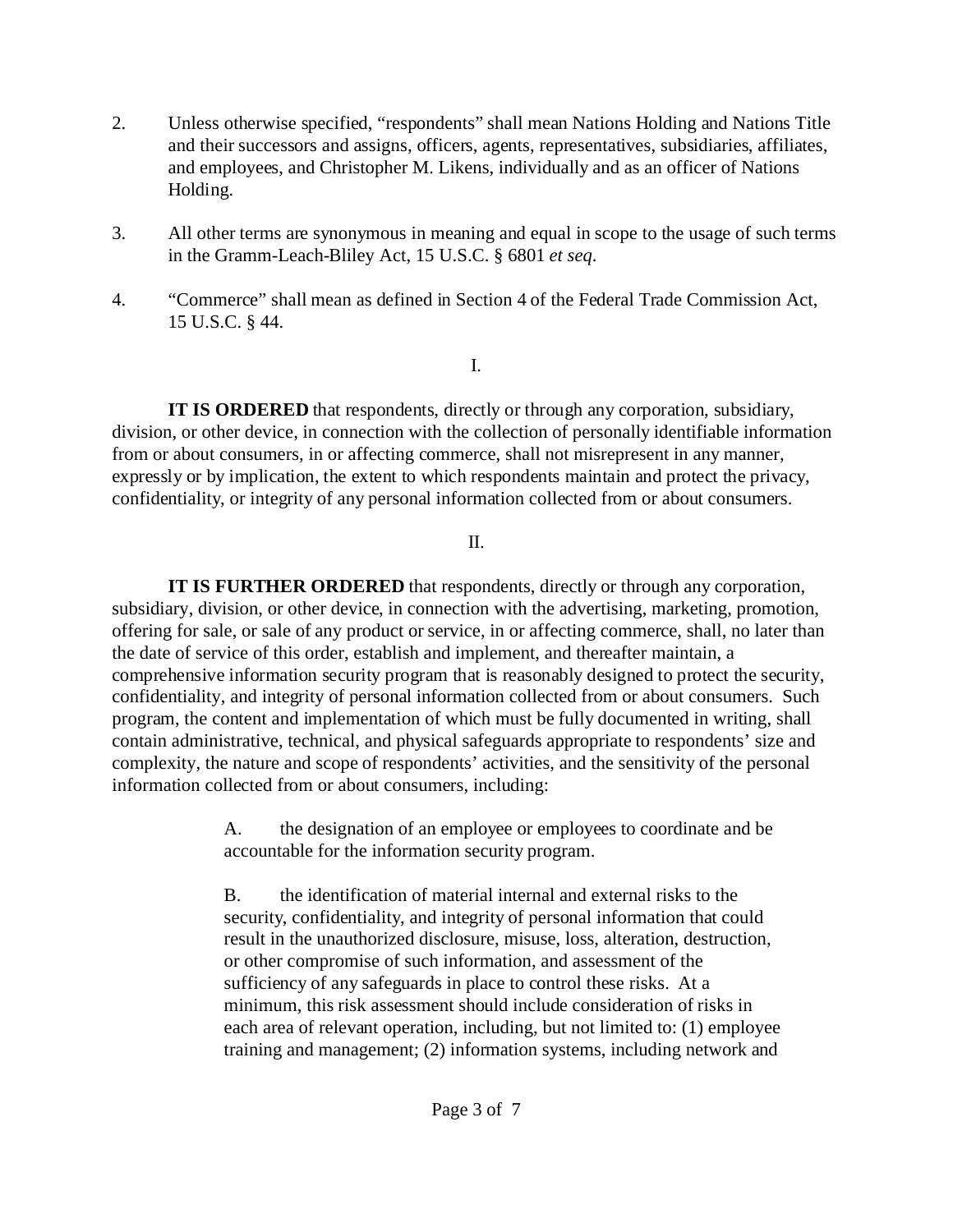software design, information processing, storage, transmission, and disposal; and (3) prevention, detection, and response to attacks, intrusions, or other systems failures.

C. the design and implementation of reasonable safeguards to control the risks identified through risk assessment, and regular testing or monitoring of the effectiveness of the safeguards' key controls, systems, and procedures.

D. the evaluation and adjustment of respondents' information security program in light of the results of the testing and monitoring required by Part II.C., any material changes to respondents' operations or business arrangements, or any other circumstances that respondents know or have reason to know may have a material impact on the effectiveness of their information security program.

## III.

**IT IS FURTHER ORDERED** that respondents shall not, directly or through any corporation, subsidiary, division, website, or other device, violate any provision of:

> A. the Gramm-Leach-Bliley Act's Standards for Safeguarding Customer Information Rule, 16 C.F.R. Part 314;

B. the Gramm-Leach-Bliley Act's Privacy of Customer Financial Information Rule, 16 C.F.R. Part 313; or

C. the Fair and Accurate Credit Transactions Act's Disposal of Consumer Report Information and Records Rule, 16 C.F.R. Part 682.

In the event that any of these Rules is hereafter amended or modified, respondents' compliance with that Rule as so amended or modified shall not be a violation of this order.

## IV.

**IT IS FURTHER ORDERED** that, in connection with their compliance with Parts II, III.A., and III.C. of this order, respondents shall obtain initial and biennial assessments and reports ("Assessments") from a qualified, objective, independent third-party professional, using procedures and standards generally accepted in the profession. The reporting period for the Assessments shall cover: (1) the first one hundred and eighty (180) days after service of the order for the initial Assessment, and (2) each two (2) year period thereafter for twenty (20) years after service of the order for the biennial Assessments. Each Assessment shall: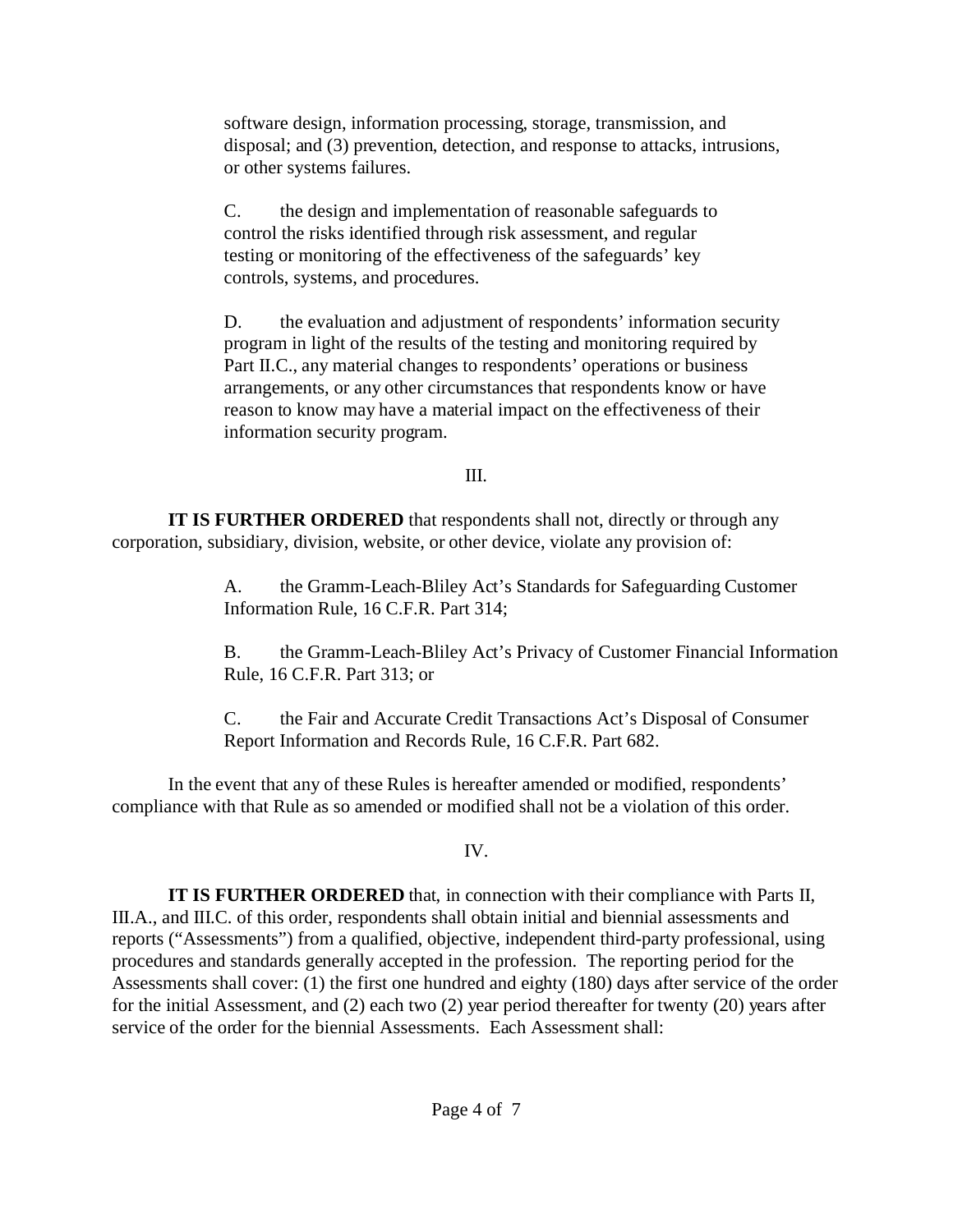A. set forth the specific administrative, technical, and physical safeguards that respondents have implemented and maintained during the reporting period;

B. explain how such safeguards are appropriate to respondents' size and complexity, the nature and scope of respondents' activities, and the sensitivity of the personal information collected from or about consumers;

C. explain how the safeguards that have been implemented meet or exceed the protections required by the Parts II, III.A., and III.C. of this order; and

D. certify that respondents' security program is operating with sufficient effectiveness to provide reasonable assurance that the security, confidentiality, and integrity of personal information is protected and has so operated throughout the reporting period.

Each Assessment shall be prepared and completed within sixty (60) days after the end of the reporting period to which the Assessment applies by a person qualified as a Certified Information System Security Professional (CISSP) or as a Certified Information Systems Auditor (CISA); a person holding Global Information Assurance Certification (GIAC) from the SysAdmin, Audit, Network, Security (SANS) Institute; or a similarly qualified person or organization approved by the Associate Director for Enforcement, Bureau of Consumer Protection, Federal Trade Commission, Washington, D.C. 20580.

Respondents shall provide the initial Assessment, as well as all: plans, reports, studies, reviews, audits, audit trails, policies, training materials, and assessments, whether prepared by or on behalf of either respondent, relied upon to prepare such Assessment to the Associate Director for Enforcement, Bureau of Consumer Protection, Federal Trade Commission, Washington, D.C. 20580, within ten (10) days after the Assessment has been prepared. All subsequent biennial Assessments shall be retained by respondents until the order is terminated and provided to the Associate Director of Enforcement within ten (10) days of request.

## V.

**IT IS FURTHER ORDERED** that respondents shall maintain, and upon request make available to the Federal Trade Commission for inspection and copying, a print or electronic copy of each document relating to compliance, including but not limited to:

A. for a period of five (5) years: any documents, whether prepared by or on behalf of either respondent, that contradict, qualify, or call into question respondents' compliance with this order; and

B. for a period of three (3) years after the date of preparation of each biennial Assessment required under Part IV of this order: all plans, reports, studies, reviews, audits, audit trails, policies, training materials, and assessments, whether prepared by or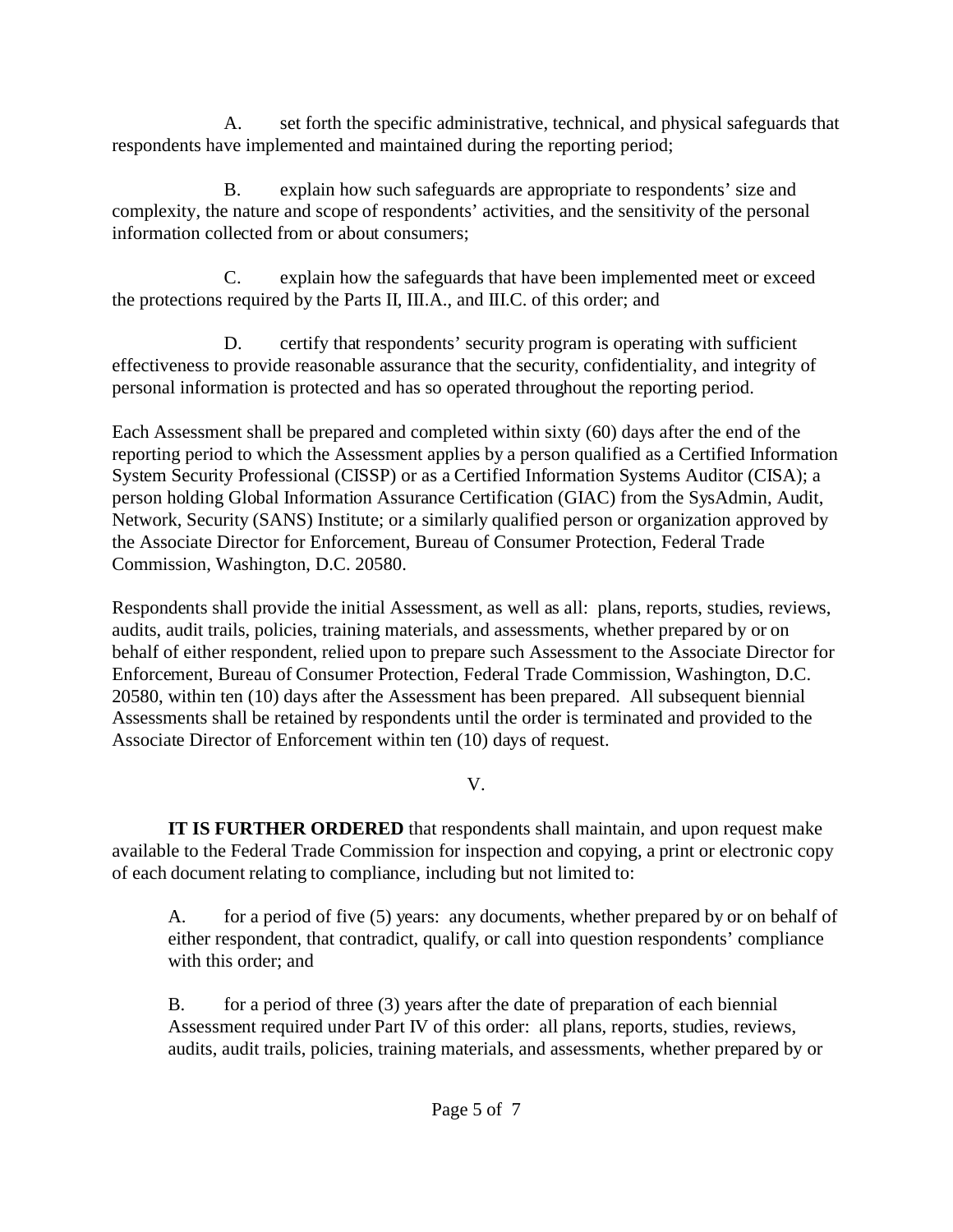on behalf of either respondent, relating to respondents' compliance with Parts II, III.A., and III.C. of this order for the compliance period covered by such biennial Assessment.

#### VI.

**IT IS FURTHER ORDERED** that respondents shall deliver a copy of this order to all current and future principals, officers, directors, and managers, and to all current and future employees, agents, and representatives having supervisory responsibilities relating to the subject matter of this order. Respondents shall deliver this order to such current personnel within thirty (30) days after service of this order, and to such future personnel within thirty (30) days after the person assumes such position or responsibilities.

#### VII.

**IT IS FURTHER ORDERED** that respondent Christopher M. Likens, for a period of ten (10) years, after the date of issuance of this order, shall notify the Commission of the discontinuance of his current business or employment, or of his affiliation with any new business or employment that provides financial products or services. The notice shall include respondent Christopher M. Likens's new business address and telephone number and a description of the nature of the business or employment and his duties and responsibilities. All notices required by this Part shall be sent by certified mail to the Associate Director, Division of Enforcement, Bureau of Consumer Protection, Federal Trade Commission, Washington, D.C. 20580.

#### VIII.

**IT IS FURTHER ORDERED** that respondents and their successors and assigns shall notify the Commission at least thirty (30) days prior to any change in the corporation(s) that may affect compliance obligations arising under this order, including, but not limited to, a dissolution, assignment, sale, merger, or other action that would result in the emergence of a successor corporation; the creation or dissolution of a subsidiary, parent, or affiliate that engages in any acts or practices subject to this order; the proposed filing of a bankruptcy petition; or a change in the corporate name or address. Provided, however, that, with respect to any proposed change in the corporation about which respondents learn less than thirty (30) days prior to the date such action is to take place, respondents shall notify the Commission as soon as is practicable after obtaining such knowledge. All notices required by this Part shall be sent by certified mail to the Associate Director, Division of Enforcement, Bureau of Consumer Protection, Federal Trade Commission, Washington, D.C. 20580.

#### IX.

**IT IS FURTHER ORDERED** that respondents and their successors and assigns shall, within one hundred and eighty (180) days after service of this order, and at such other times as